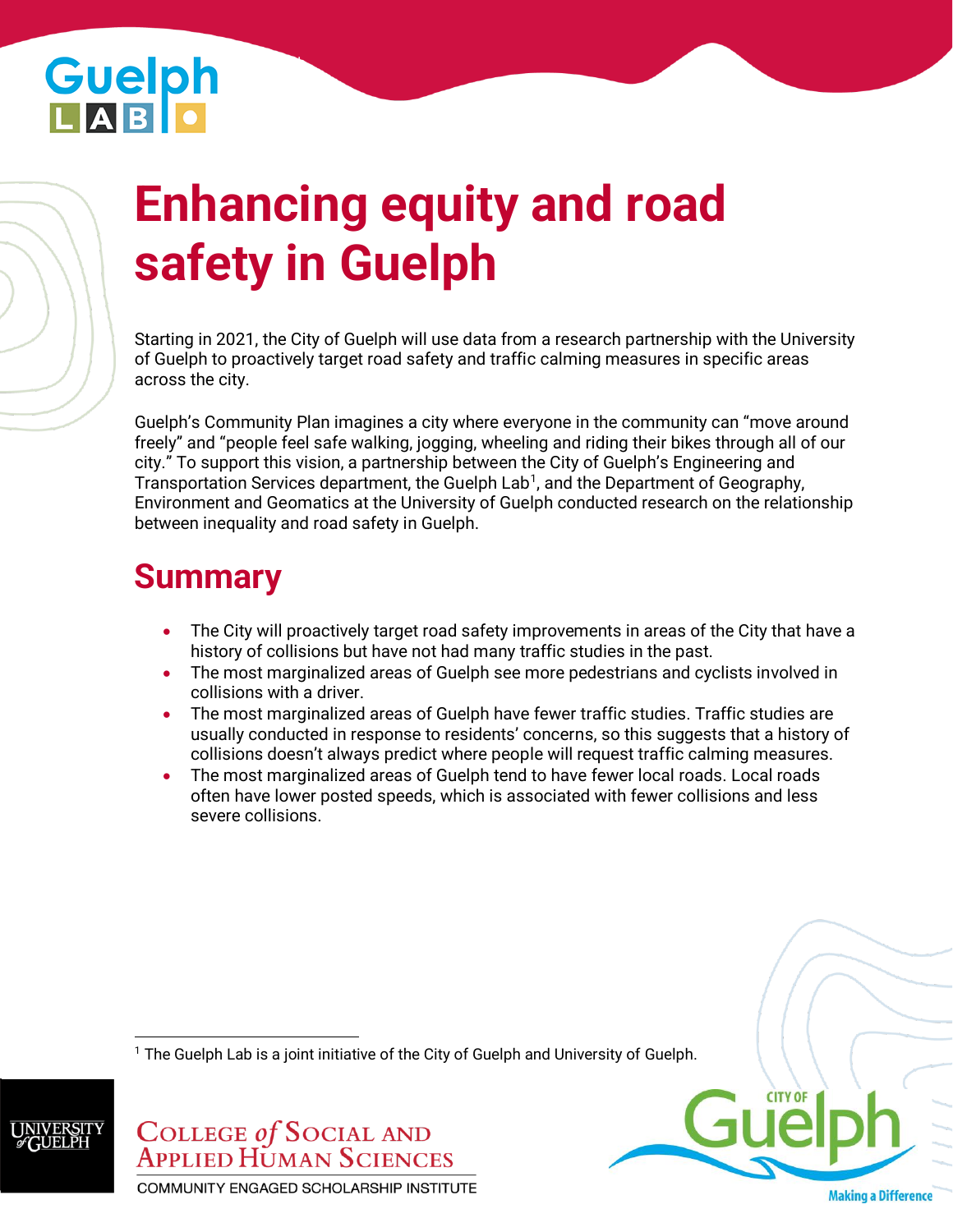#### **What is road safety?**

Collisions are a leading cause of death and injury in Canada<sup>2</sup> and the City of Guelph uses road safety and traffic calming measures to make roads safer for all road users. These measures include narrowing roads, speed limit reductions, education campaigns (e.g., ["Don't Rush the](https://www.youtube.com/watch?v=1tDZ1uVKcxs&ab_channel=GuelphCommunications) [Red](https://www.youtube.com/watch?v=1tDZ1uVKcxs&ab_channel=GuelphCommunications)"), and automated enforcement cameras. These interventions are often initiated in response to community concerns, so residents also play an important role in planning traffic calming and road safety measures.



#### **How does inequality influence road safety?**

Existing research shows that collisions are not evenly distributed in Canadian cities. For example, neighbourhoods with lower average incomes tend to see more pedestrians and cyclists injured in collisions compared to neighbourhoods with higher average incomes.<sup>3</sup> Some of the factors that influence collisions also reflect social and economic inequality. For example, neighbourhoods with lower average incomes tend to have fewer traffic calming and road safety measures like speed cushions and reduced speed limits.<sup>4</sup> One reason for these differences is that inequality also affects rates of civic participation. For example, neighbourhoods with more recent immigrants, a younger population, or lower average incomes may be less likely to request services (like road safety measures) because these residents can face barriers to participation in local politics and local policy-making.<sup>5</sup>

As part of the [Community Road Safety Strategy](https://guelph.ca/plans-and-strategies/community-road-safety-strategy/) (CRSS), the City is trying to address these issues through research about where collisions happen in Guelph. Incorporating equity into the CRSS is part of the City's commitments to diversity, inclusion and anti-racism, including the [Community Plan](https://guelph.ca/2021/03/examining-the-impacts-of-systemic-racism-in-guelph/) and membership in the [Coalition of Inclusive Municipalities.](https://guelph.ca/2021/01/guelph-will-join-coalition-of-inclusive-municipalities/)

<sup>2</sup> Parachute. (2021, August 27). *Road safety*.

<sup>3</sup> Pedestrian collisions are an issue of equity: Streets in lower-income areas more dangerous for pedestrians. (2019, April 25). *Active Neighbourhoods Canada*.

<sup>4</sup> Rothman, L., Cloutier, M.-S., Manaugh, K., Howard, A. W., Macpherson, A. K., & Macarthur, C. (2019). Spatial distribution of roadway environment features related to child pedestrian safety by census tract income in Toronto, Canada. *Injury Prevention, 26*(3), 229–233.

<sup>5</sup> John, P. (2009). Can citizen governance redress the representative bias of political participation? *Public Administration Review, 69*(3), 494–503.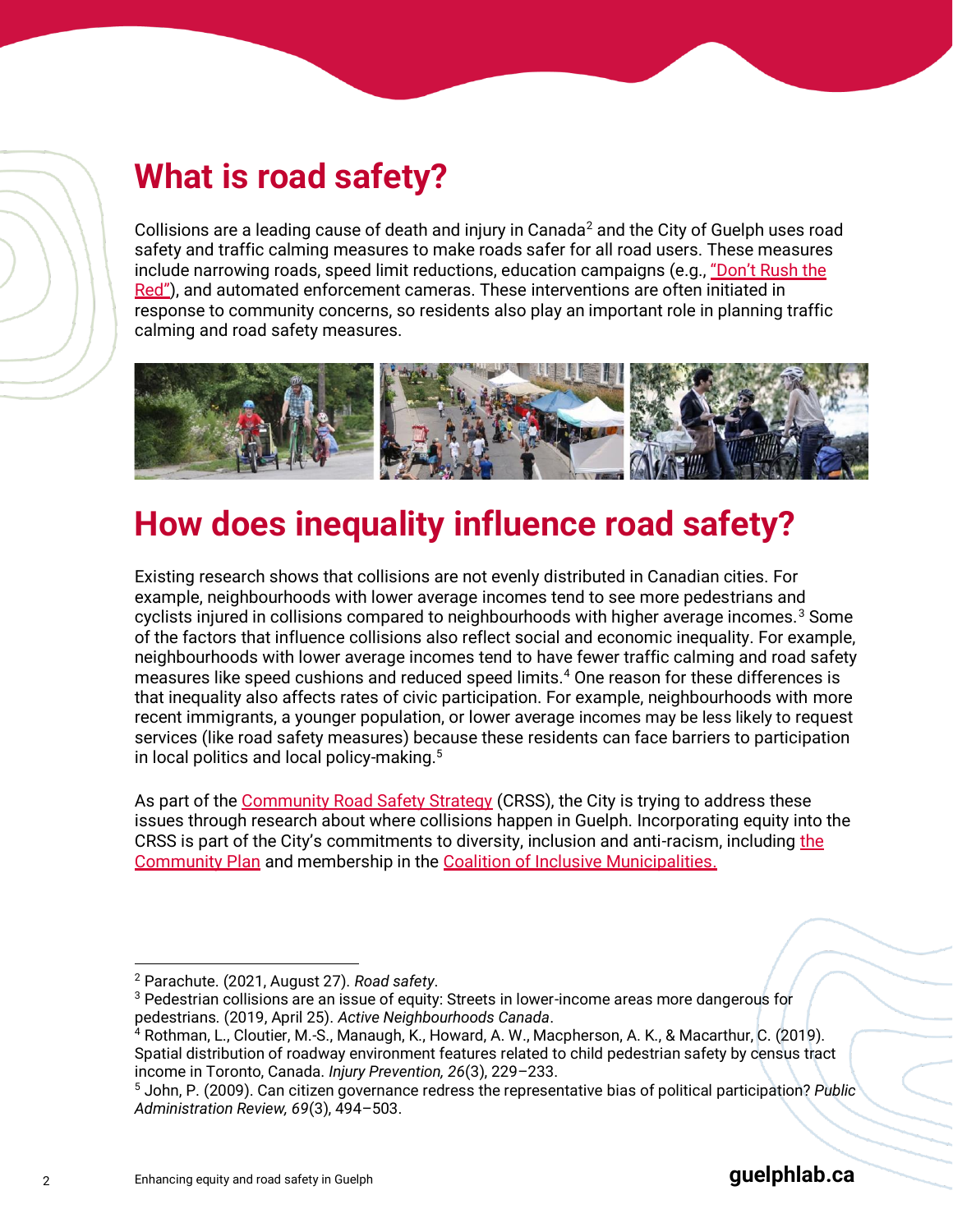#### **Research methods**

This research examined the relationship between pedestrian and cyclist collisions, the location of traffic studies, and inequality (measured through the Ontario Marginalization Index). The research used the following data sets:

- **Collision reports.** All police-reported collisions in Guelph from 2015-2019.
- **Location of traffic studies.** Traffic studies give an indication of where residents have requested road safety measures in the past. Not all requests lead to a traffic study however, so this is a good estimate rather than an exact measure of residents' requests.
- **[Ontario Marginalization Index.](https://www.publichealthontario.ca/en/data-and-analysis/health-equity/ontario-marginalization-index)** This index combines 18 indicators that help researchers to understand different aspects of inequality. It includes indicators related to residential instability, material deprivation, ethnicity, and dependency (people who do not have income from employment e.g., seniors, children and adults whose work is not compensated).
- **Walkability Scores.** Areas of the city that are highly walkable are more likely to have pedestrians and cyclists using the sidewalks, trails, and roads. Walkability Scores were taken from the "[Canadian Active Living Environments](https://www.canuedata.ca/metadata.php)" datasets.

Statistics Canada divides Guelph into 200 different areas, known as Dissemination Areas. This research compared the number of collisions and traffic studies in 37 of the highly walkable areas of the city. 16 of the 37 were amongst the most marginalized areas of the city according to data from the Ontario Marginalization Index. 21 were amongst the least marginalized areas of the city. The results for each area were calculated based on the number of collisions and traffic counts per 10KM of road in that area.

#### **How does equity influence road safety in Guelph?**

**The most marginalized areas of Guelph saw more pedestrians and cyclists involved in collisions with drivers.** Between 2015 and 2019, 381 pedestrians and cyclists were involved in collisions with drivers on Guelph's roads.<sup>6</sup> Most of these pedestrians and cyclists (359 out of 381) sustained injuries and 29 sustained major injuries or died.<sup>7</sup> On average, the most marginalized areas of the city saw twice as many pedestrians and cyclists involved in collisions compared to the least marginalized areas of the City.

**The most marginalized areas of Guelph have had fewer traffic studies.** The City conducts traffic studies in response to residents' concerns and the results of these studies help to determine what kind of road safety intervention is most appropriate. On average there were half

<sup>6</sup> City of Guelph. (2020). *2015 - 2019 collision report*.

<sup>7</sup> City of Guelph. (2020). *2015 - 2019 collision report*.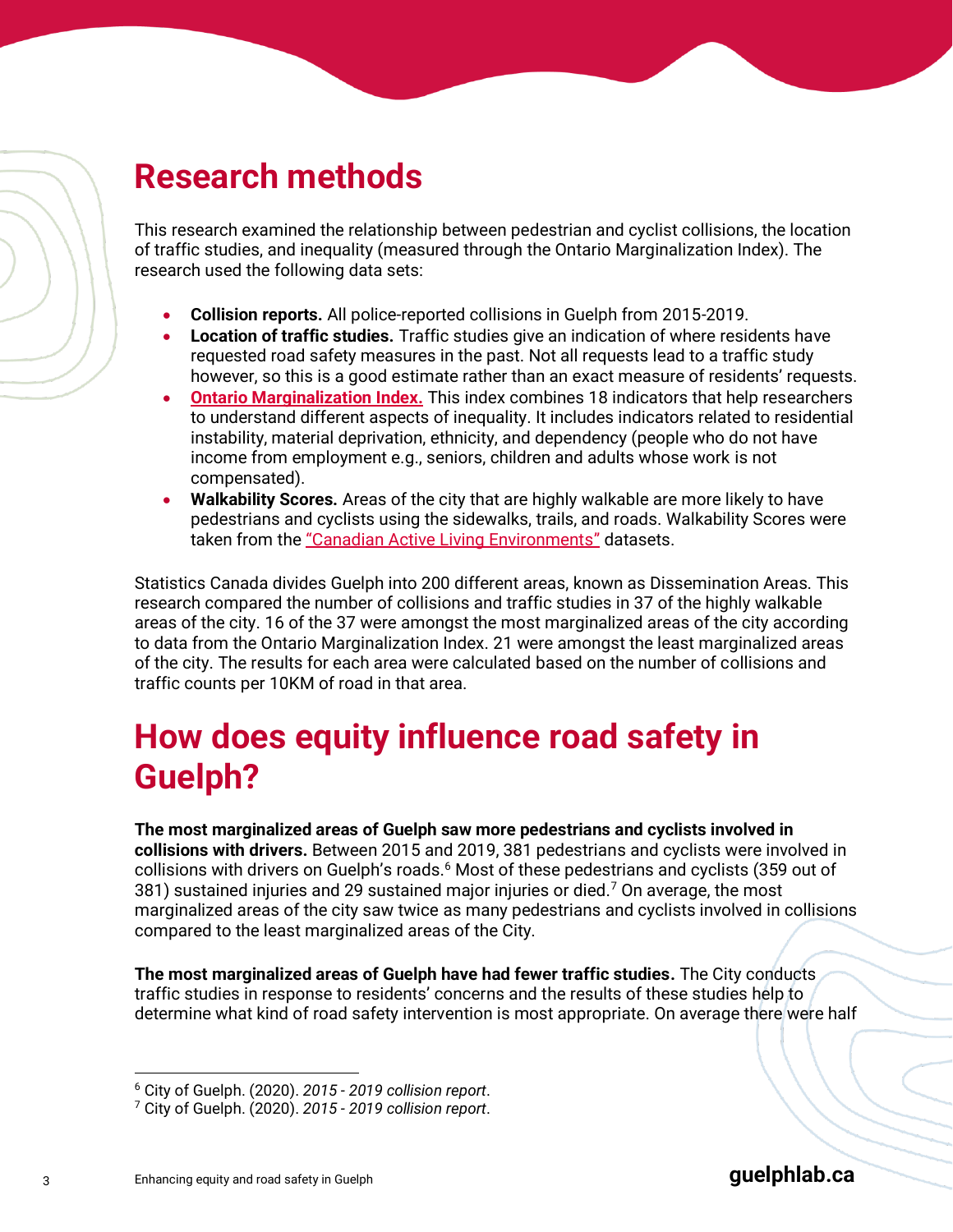as many traffic studies (per 10 km of road) in the most marginalized areas of Guelph compared to the least marginalized areas of the city.

**The most marginalized areas of Guelph have a higher proportion of arterial and collector roads.** Local roads tend to have lower posted speeds than arterials and collectors, and existing research shows that lower speeds are associated with fewer collisions and less severe collisions. On average, 57% of the roads in the most marginalized areas of Guelph are local roads. In the least marginalized areas of Guelph an average of 73% of the roads are local roads



#### **How will equity considerations change how the City makes decisions about road safety?**

This research shows that historical evidence of collisions doesn't always predict where people will request traffic calming measures. Some road safety requests come from areas without historical evidence of collisions and some areas of the city aren't making road safety requests, even though there is a history of collisions in the area.

Through this research the City has identified areas of Guelph that have been marginalized, and have a demonstrated history of collisions but very few traffic studies. These areas of the City are likely to benefit from a road safety improvement (such as traffic calming, speed reduction, etc.) and the City will now work proactively to target traffic studies and road safety improvements in these areas.

Residents' road safety requests will continue to play an important role in road safety, and they will now be complemented by this data about collisions and equity. See the below map of collisions and traffic studies in Guelph.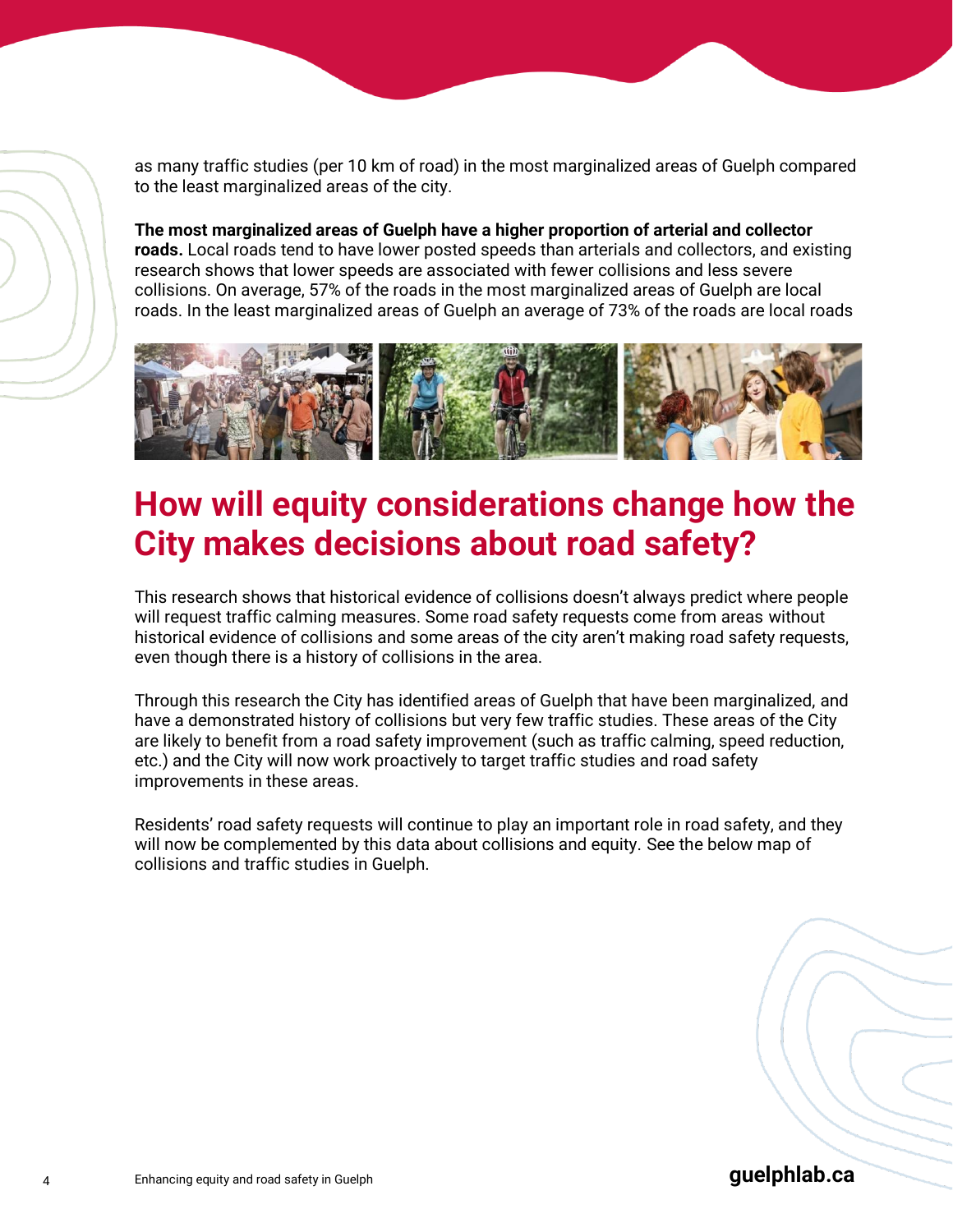### **Map of collisions and traffic studies in Guelph**



**A history of collisions does not always predict where people will request traffic studies in Guelph**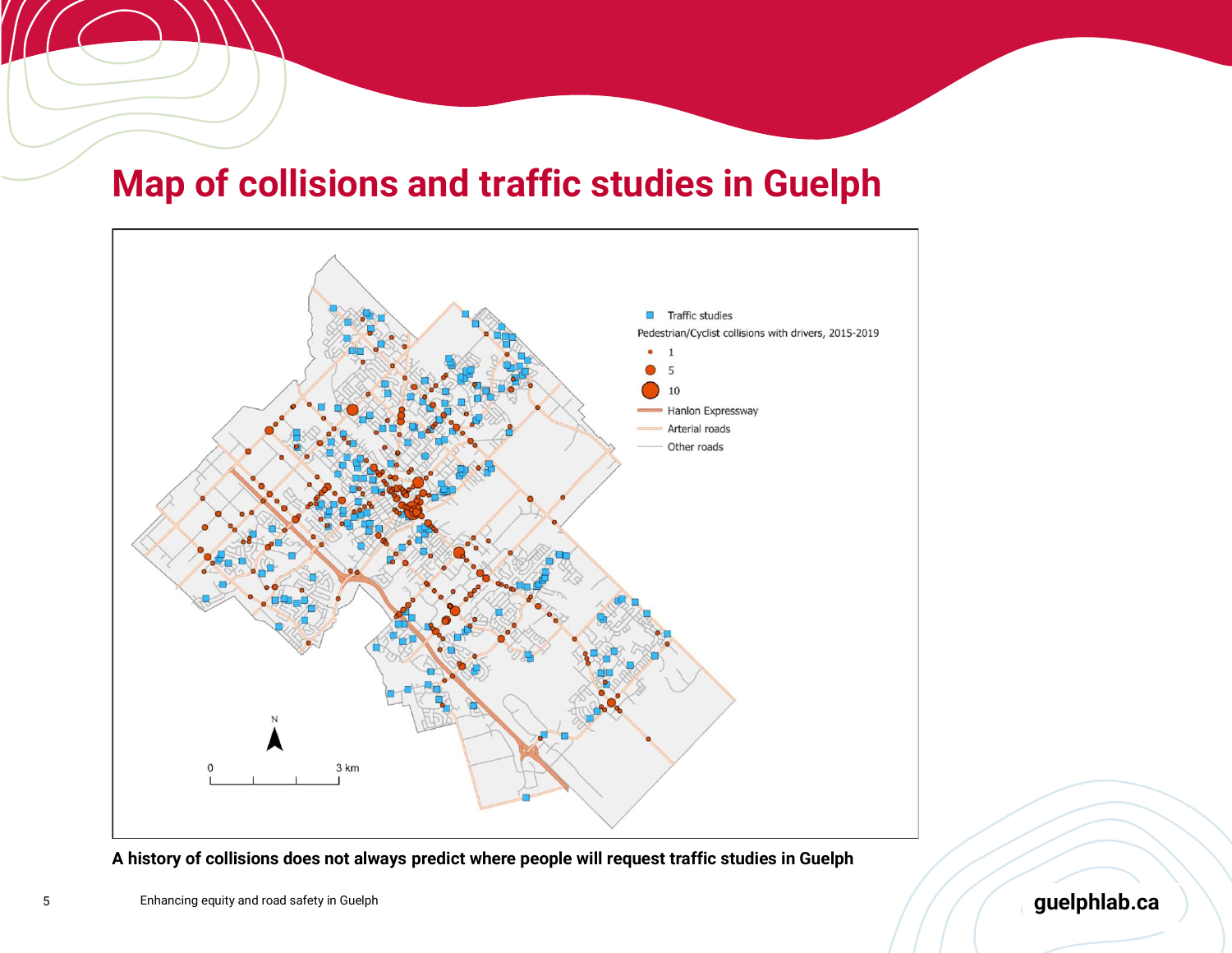#### **About this report**

#### **Map of collisions and traffic studies**

The map in this report contains information about collisions and traffic studies conducted in Guelph. It shows the location of all collisions involving pedestrians and cyclists between 2015 and 2019. The collisions are represented by red circles. The larger the circle, the more collisions at that location. The map also shows the location of traffic studies, which are represented by blue squares. The map area comprises the boundaries of the city of Guelph. All major roads and some minor roads are included in the map to help orient the viewer. The maps suggests that traffic studies have been conducted in many areas that have no history of collisions. Likewise, some areas of the city had few (or even no) traffic studies despite multiple collisions.

#### **Authors**

This policy brief was prepared by Sam Laban (the Guelph Lab) and Adam Bonnycastle (Department of Geography, Environment and Geomatics, University of Guelph)

**The Guelph Lab is a joint initiative of the City of Guelph and University of Guelph.**